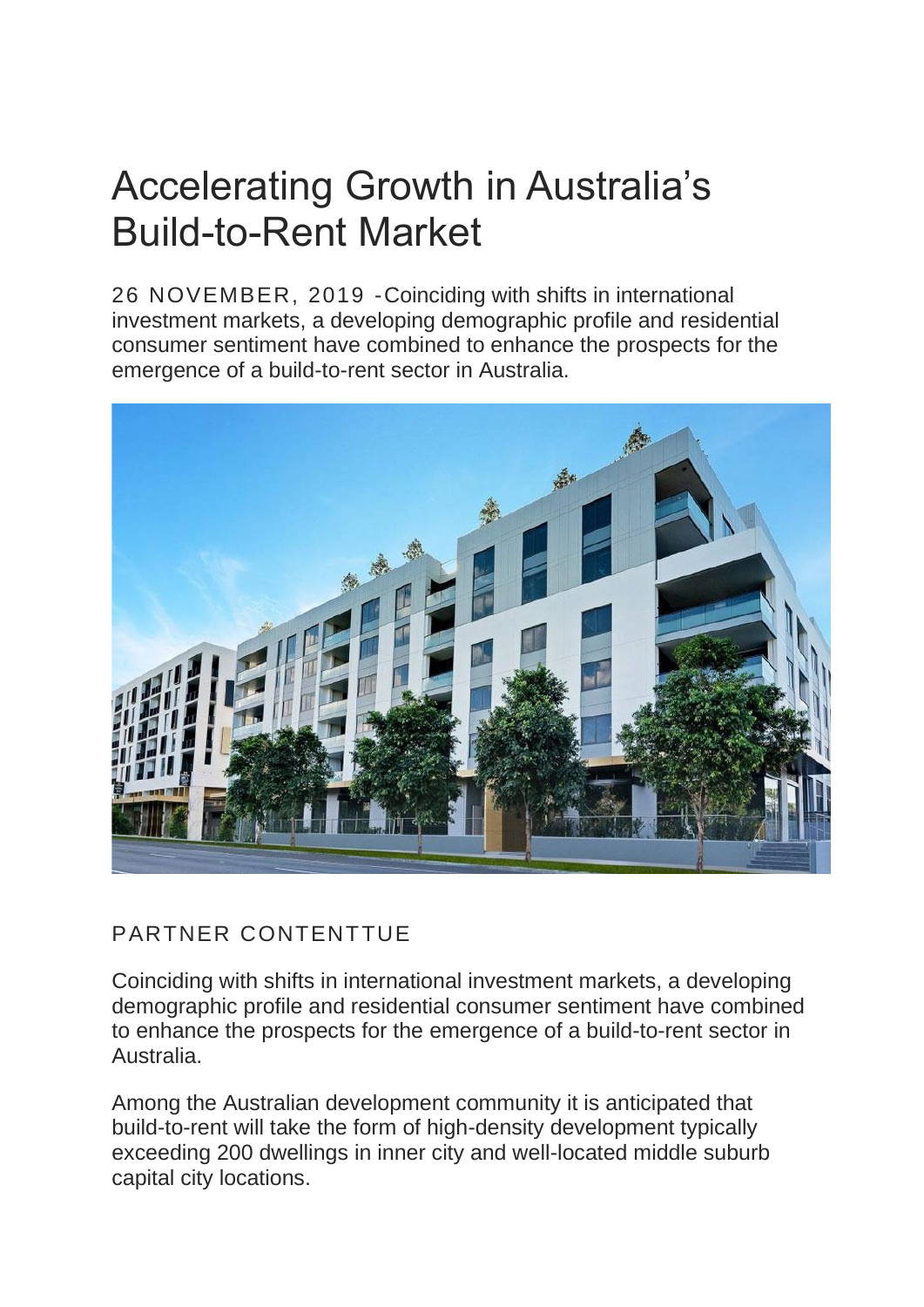The nine build-to-rent projects announced across Australia since 2017 are set to offer premium rental product in prestige locations.

While some industry experts envisage diversification of product, location and market targeting as the sector expands over time, the financial feasibility remains questionable under current conditions.

Under current Australian housing market and policy settings it remains unlikely build-to-rent will take-off as rapidly as it has in the UK in recent years.

| Developer       | Project<br>name and<br>location                 | Size and<br>form                                                                       | <b>Status</b>                                                      |
|-----------------|-------------------------------------------------|----------------------------------------------------------------------------------------|--------------------------------------------------------------------|
| Grocon          | 'Parklands',<br>Gold Coast,<br>Qld              | 1,252 units<br>and<br>townhouses<br>(Commonw<br>ealth<br>Games<br>athletes<br>village) | Developmen<br>t complete.<br><b>BtR</b><br>operations<br>from 2019 |
| Grocon          | Southbank<br>(Melbourne<br>), Vic               | 410 units                                                                              | Approved.<br>Yet to<br>commence<br>development                     |
| Grocon          | <b>St</b><br>Leonards<br>(Sydney)<br><b>NSW</b> | Unknown                                                                                | Approved.<br>Yet to<br>commence<br>development                     |
| <b>Sentinel</b> | 'Element<br>27',<br>Subiaco<br>(Perth), WA      | 360 units                                                                              | Under<br>construction<br>2018                                      |
| Mirvac          | 'Indigo',<br>Sydney<br>Olympic<br>Park, NSW     | 257 units                                                                              | Under<br>construction<br>2018                                      |
| <b>Salta</b>    | <b>Docklands</b><br>(Melbourne<br>), Vic        | 260 units<br>(in tower)<br>with 150                                                    | Proposed<br>project.                                               |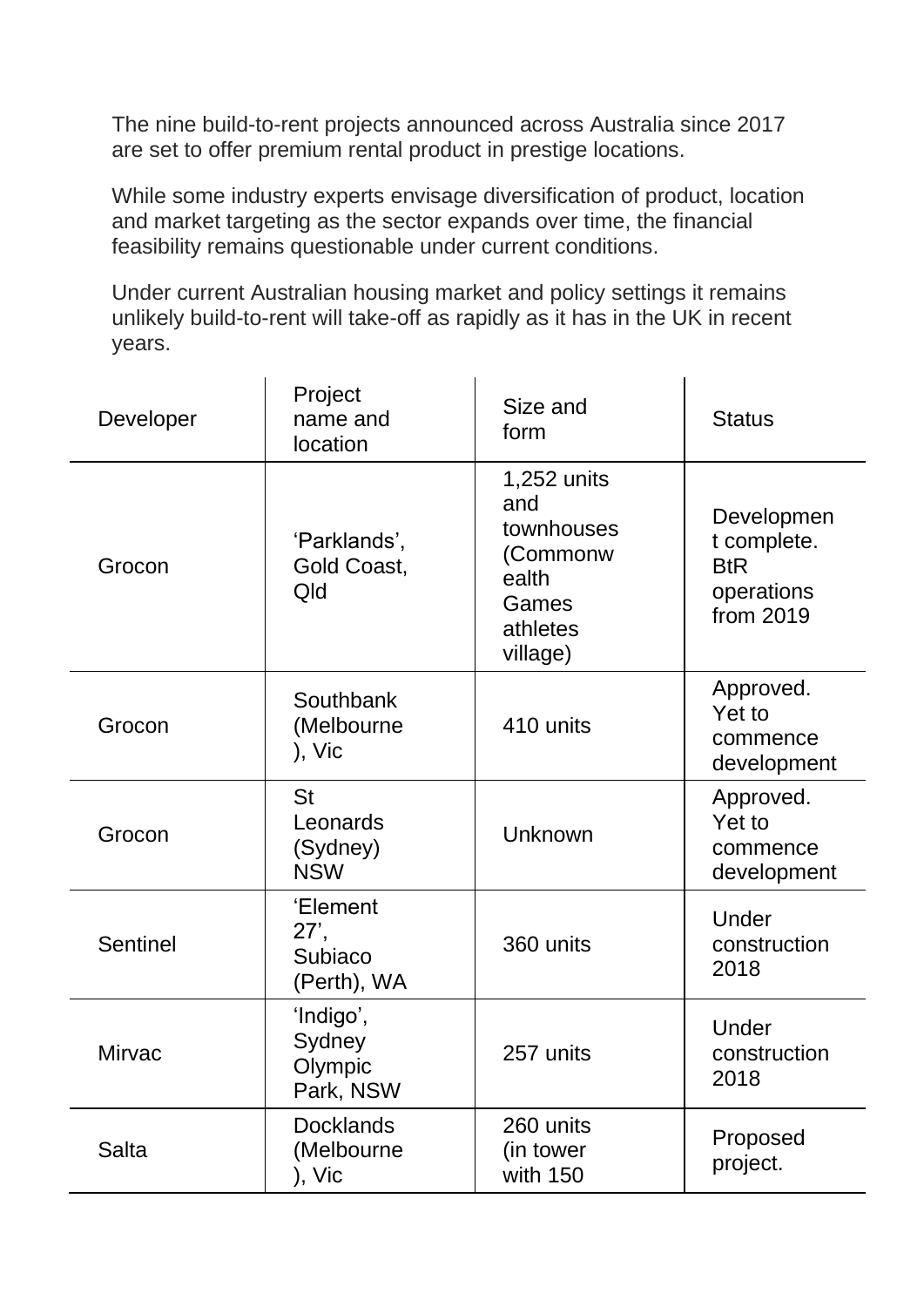| Developer      | Project<br>name and<br>location                                                                                                       | Size and<br>form                                                        | <b>Status</b>                                                                      |
|----------------|---------------------------------------------------------------------------------------------------------------------------------------|-------------------------------------------------------------------------|------------------------------------------------------------------------------------|
|                |                                                                                                                                       | hotel<br>rooms)                                                         |                                                                                    |
| <b>Salta</b>   | 'Victoria<br>Gardens',<br>Richmond<br>(Melbourne<br>), Vic                                                                            | 426 units                                                               | Approved.<br>Yet to<br>commence,<br>proposed<br><b>BtR</b><br>operation on<br>hold |
| Gurner         | South<br>Melbourne,<br>Vic                                                                                                            | 128 units                                                               | Proposed.<br>Yet to be<br>approved                                                 |
| <b>Meriton</b> | Various<br>Sydney<br>sites,<br>including<br>'Signia',<br><b>Mascot</b><br>Sydney<br>sites,<br>including<br>'Signia',<br><b>Mascot</b> | Total<br>approx.<br>6,000 units,<br>including<br>237 units in<br>Signia | In operation.                                                                      |

Although Australian build-to-rent project returns are impaired by both market conditions and policy settings, the industry tends to focus on land tax, GST and income tax as it affects overseas investors utilising managed investment trusts (MIT) vehicles.

Of these policy levers, the most significant impact on build-to-rent returns will emerge through re-balancing state and territory government land taxes to incentivise purpose-built professionally-managed rental **facilities** 

The Australian government's recent confirmation that international buildto-rent investors are subject to a higher tax rate on market rent residential investments than on investment in other asset classes could be a significant impediment to build-to-rent take-off given that global